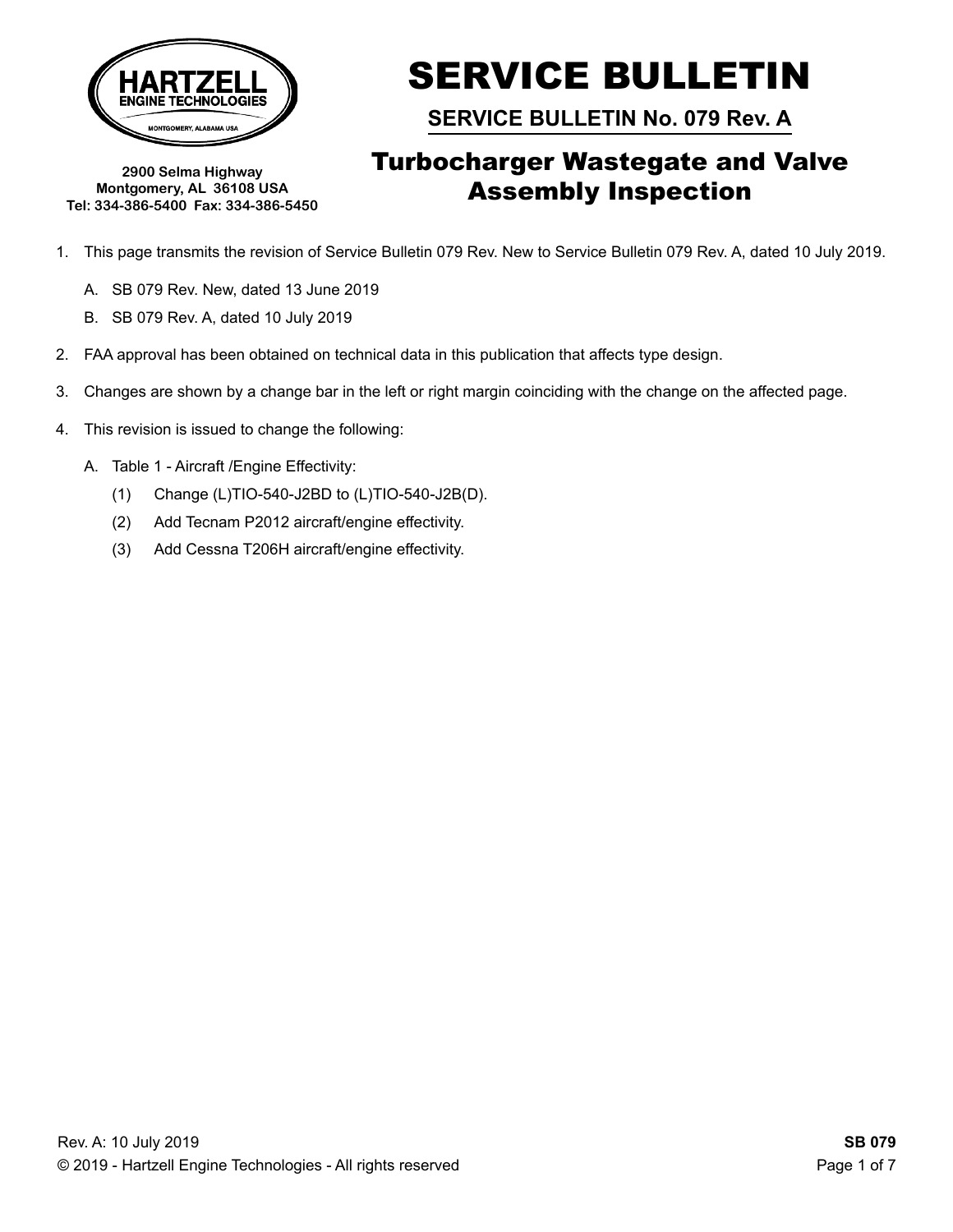

**2900 Selma Highway Montgomery, AL 36108 USA Tel: 334-386-5400 Fax: 334-386-5450**

# SERVICE BULLETIN

**SERVICE BULLETIN No. 079 Rev. A**

## Turbocharger Wastegate and Valve Assembly Inspection

### **1. Planning Information**

- A. Effectivity
	- (1) AeroForce turbocharger wastegate and valve assemblies P/N 470818-() and 470954-() manufactured by Hartzell Engine Technologies (HET) and shipped between November 05, 2018 and May 15, 2019 are affected by this Service Bulletin (SB).
	- (2) Aircraft/Engines affected are found in Table 1 of this SB *Wastegate & Valve Assy. Aircraft/Engine Effectivity.* 
		- **NOTE:** Table 1 is for reference only and is not an all-inclusive list of aircraft/engines affected by this SB. It is the responsibility of the owner/operator to verify whether an affected wastegate and valve assembly may be installed.
	- (3) Affected serial numbers are found found in Table 2 of this SB *Wastegate & Valve Assy. Serial Number Effectivity.*
- WARNING: DO NOT USE OBSOLETE OR OUTDATED INFORMATION. PERFORM ALL INSPECTIONS OR WORK IN ACCORDANCE WITH THE MOST RECENT REVISION OF THIS SERVICE BULLETIN. INFORMATION CONTAINED HEREIN MAY BE SIGNIFICANTLY CHANGED FROM EARLIER REVISIONS. REFER TO THE aeroforce website, WWW.aeroforce. AERO, FOR THE MOST RECENT REVISION LEVEL OF THIS SERVICE BULLETIN.
- B. Concurrent Requirements
	- (1) None
- C. Reason
	- (1) HET has discovered that turbocharger wastegate valve assemblies listed in section 1.A. could contain an improperly formed port cavity that may not allow for proper swaging of the capillary assembly. This condition could result in a malfunction of the wastgate valve.
	- (2) This SB is to advise the field of a known condition and to supply inspection criteria to identify affected turbocharger wastegate and valve assemblies.
- D. Description
	- (1) This Service Bulletin provides Instructions for Continued Airworthiness (ICA).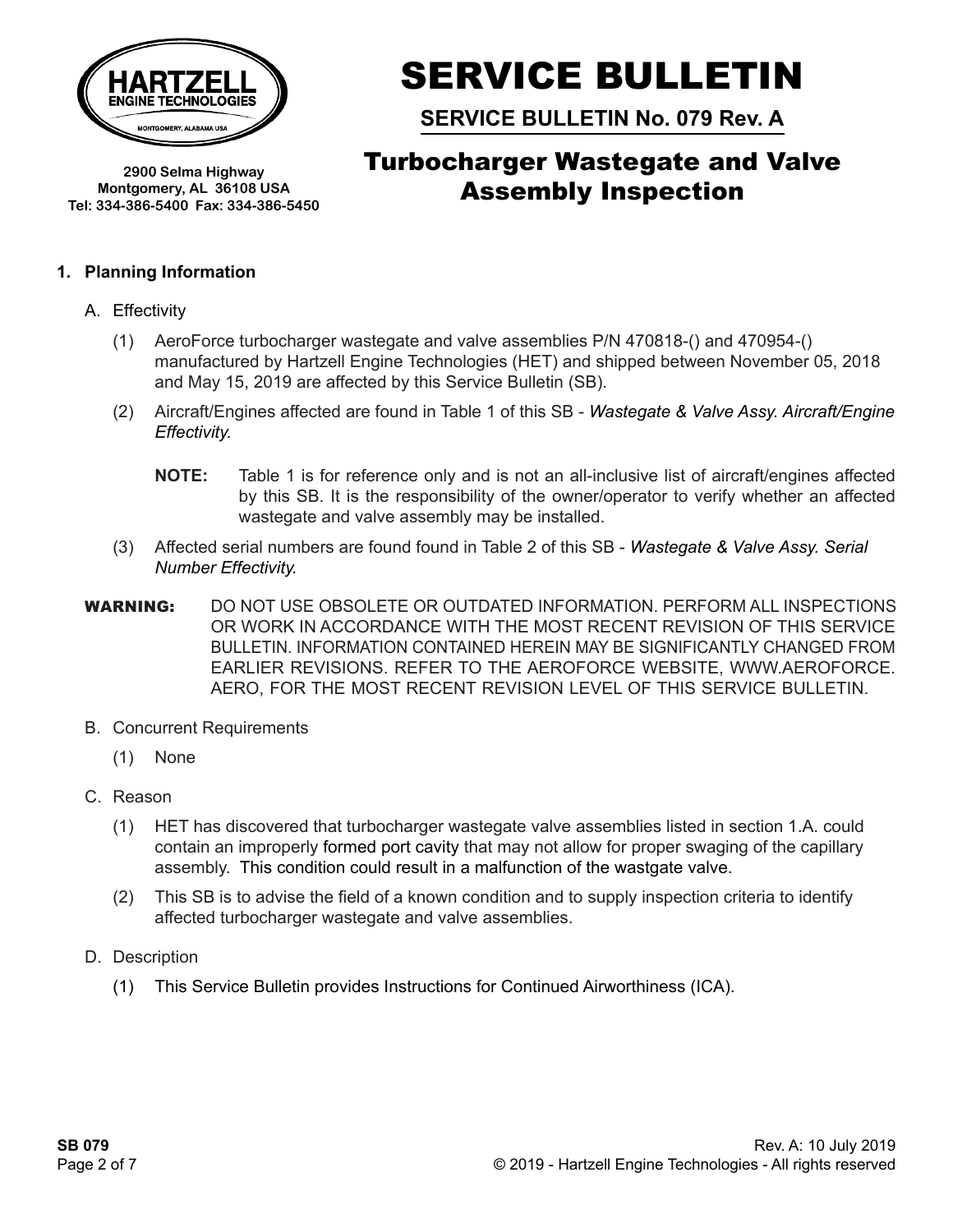**SERVICE BULLETIN No. 079 Rev. A**

## Turbocharger Wastegate and Valve Assembly Inspection

- E. Compliance
	- (1) Compliance with section 3.A is required no later than (NLT) fifty (50) hours time-in-service from the effective date of this SB or at the next regularly scheduled inspection, whichever occurs first.
	- (2) Compliance with the Accomplishment Instructions is the terminating action for this SB.
- F. Approval
	- (1) FAA acceptance has been obtained on the technical data in this publication that affects type design.
- G. Manpower
	- (1) Up to two (2.0) hours labor for removal and replacement per affected turbocharger wastegate and valve assembly.
- H. References
	- (1) HET 400999-0000, *Overhaul Manual-Aircraft Valves & Controls, Rev. C* or later FAA approved revision.
	- (2) Applicable Aircraft Service Instructions or Maintenance Manual.
	- (3) Applicable Aircraft AFM or POH.
- I. Weight and Balance
	- (1) No Change

## **2. Material Required**

A. One (1) wastegate and valve assembly, per turbocharger, not affected by this SB.

## **3. Accomplishment Instructions**

WARNING 1: THIS PROCEDURE MUST BE PERFORMED BY COMPETENT AND QUALIFIED PERSONNEL WHO ARE FAMILIAR WITH THE AIRFRAME and engine SYSTEM MAINTENANCE. FAILURE TO DO SO MAY RESULT IN PHYSICAL INJURY, EQUIPMENT DAMAGE AND/OR ECONOMIC LOSS.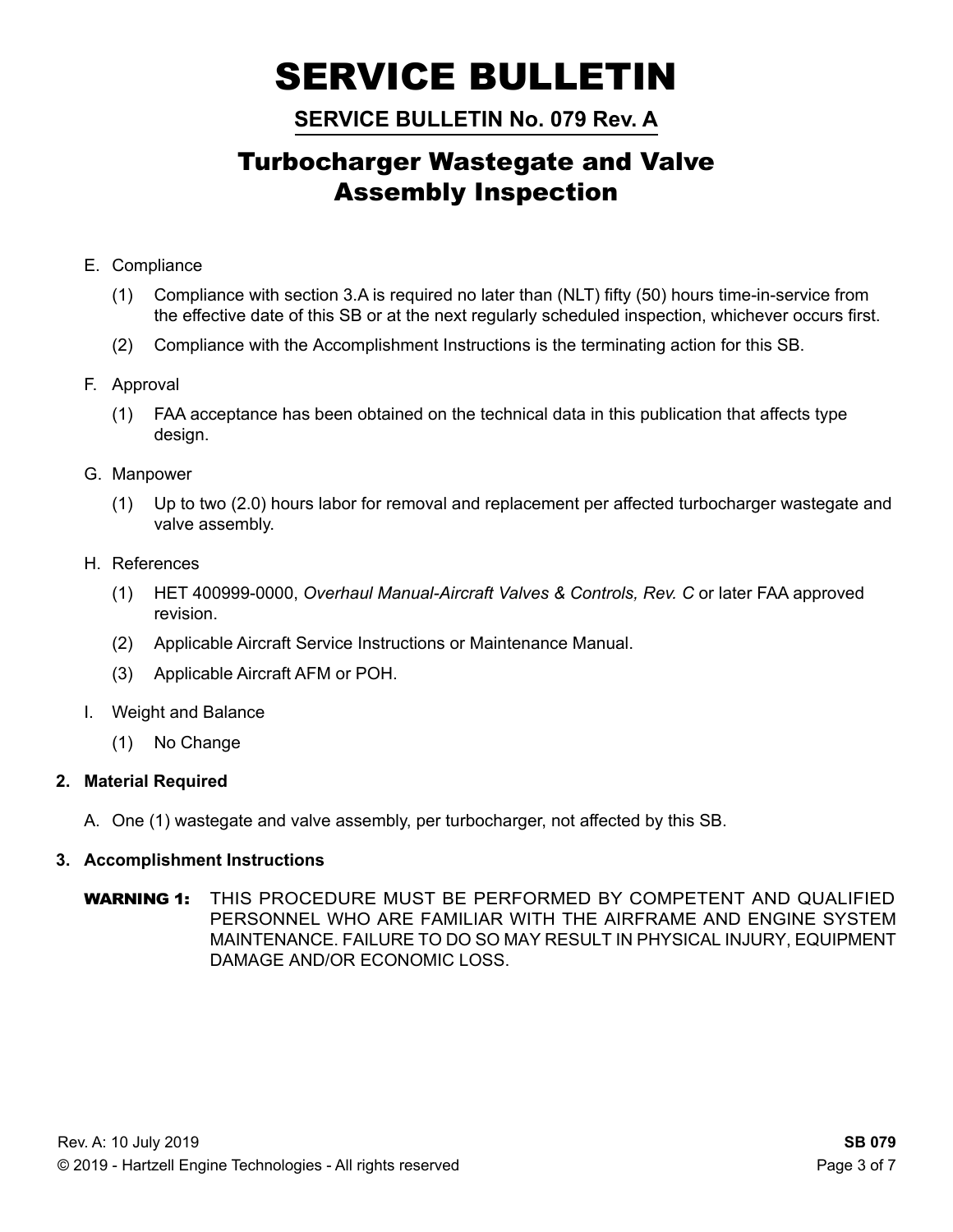**SERVICE BULLETIN No. 079 Rev. A**

## Turbocharger Wastegate and Valve Assembly Inspection

- WARNING 2: DO NOT USE OBSOLETE OR OUTDATED INFORMATION. PERFORM ALL INSPECTIONS OR WORK IN ACCORDANCE WITH THE MOST RECENT REVISION OF THIS SERVICE BULLETIN. INFORMATION CONTAINED HEREIN MAY BE SIGNIFICANTLY CHANGED FROM EARLIER REVISIONS. FAILURE TO COMPLY WITH THIS SERVICE BULLETIN OR THE USE OF OBSOLETE INFORMATION MAY CREATE AN UNSAFE CONDITION THAT MAY RESULT IN DEATH, SERIOUS BODILY INJURY, AND/OR SUBSTANTIAL PROPERTY DAMAGE. REFER TO THE plane-power WEBSITE FOR THE MOST RECENT REVISION LEVEL OF THIS SERVICE BULLETIN, WWW.AEROFORCE.AERO.
- CAUTION: REFER TO THE APPLICABLE MANUFACTURER'S MAINTENANCE MANUALS OR SERVICE INSTRUCTIONS TO GAIN ACCESS TO THE AIRFRAME OR tURBOCHARGER. IN ADDITION, ANY PREFLIGHT OR IN-FLIGHT OPERATIONAL CHECKS REQUIRE USE OF THE APPROPRIATE AFM OR POH.
- A. Inspection
	- (1) If previous compliance cannot be verified through aircraft or engine maintenance records, use the same references to determine if an affected wastegate and valve assembly has been installed. Refer to section 1.A, Effectivity.
	- (2) If effectivity of the wastegate and valve assembly cannot be established using aircraft or engine maintenance records, utilize the applicable aircraft maintenance manual to gain access to the tubocharger and inspect the turbocharger wastegate and valve assembly serial number against the affected serial numbers found in Table 2 of this SB.
		- (a) If the wastegate and valve assembly serial number is affected per Table 2, continue to 3.B. Corrective Action.
		- (b) If the wastegate and valve assembly serial number is not affected per Table 2, continue to 3.C. - Return to Service.
- B. Corrective Action
	- (1) Remove the turbocharger wastegate and valve assembly from the turbocharger in accordance with the latest revision of the aircraft and/or engine manufacturer's maintenance manual.
	- (2) Utilizing the applicable aircraft and/or engine manufacturer's maintenance manuals, install a turbocharger wastegate and valve assembly not affected by this SB and proceed to 3.C. - Return to Service.
- C. Return to Service
	- (1) Close all access doors and covers opened to gain access to the turbocharger in accordance with applicable airframe and/or engine maintenance manual.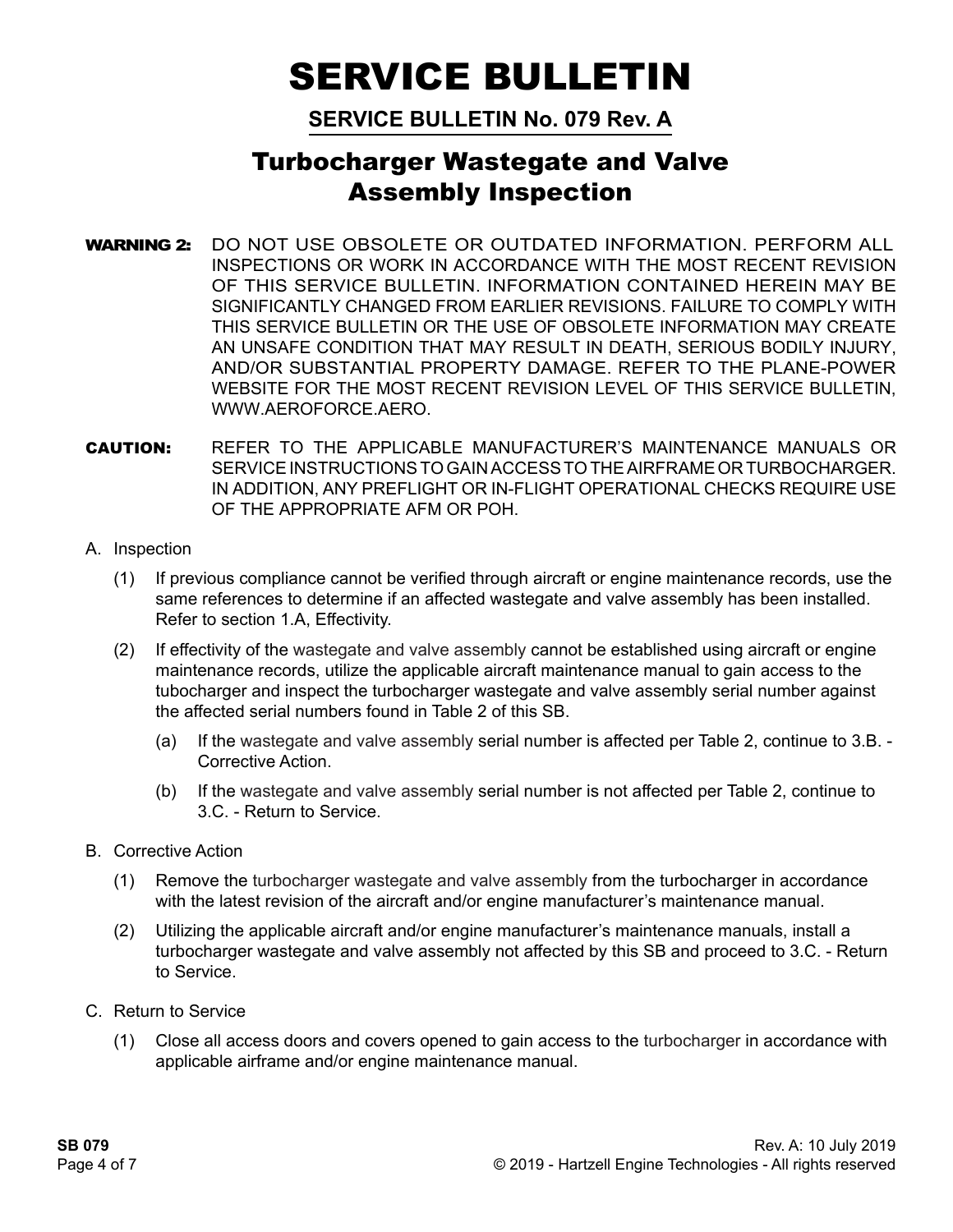## **SERVICE BULLETIN No. 079 Rev. A**

## Turbocharger Wastegate and Valve Assembly Inspection

## **4. Contact Information**

- A. Contact HET Product Support for all communications regarding the technical content of this Service Bulletin.
	- (1) Phone +1.334.386.5400 (Option 2)
	- (2) Fax +1.334.386.5450
	- (3) E-mail at techsupport@HartzellEngineTech.com
	- (4) Address

 Hartzell Engine Technologies LLC - ATTN: Product Support 2900 Selma Highway Montgomery, AL 36108 USA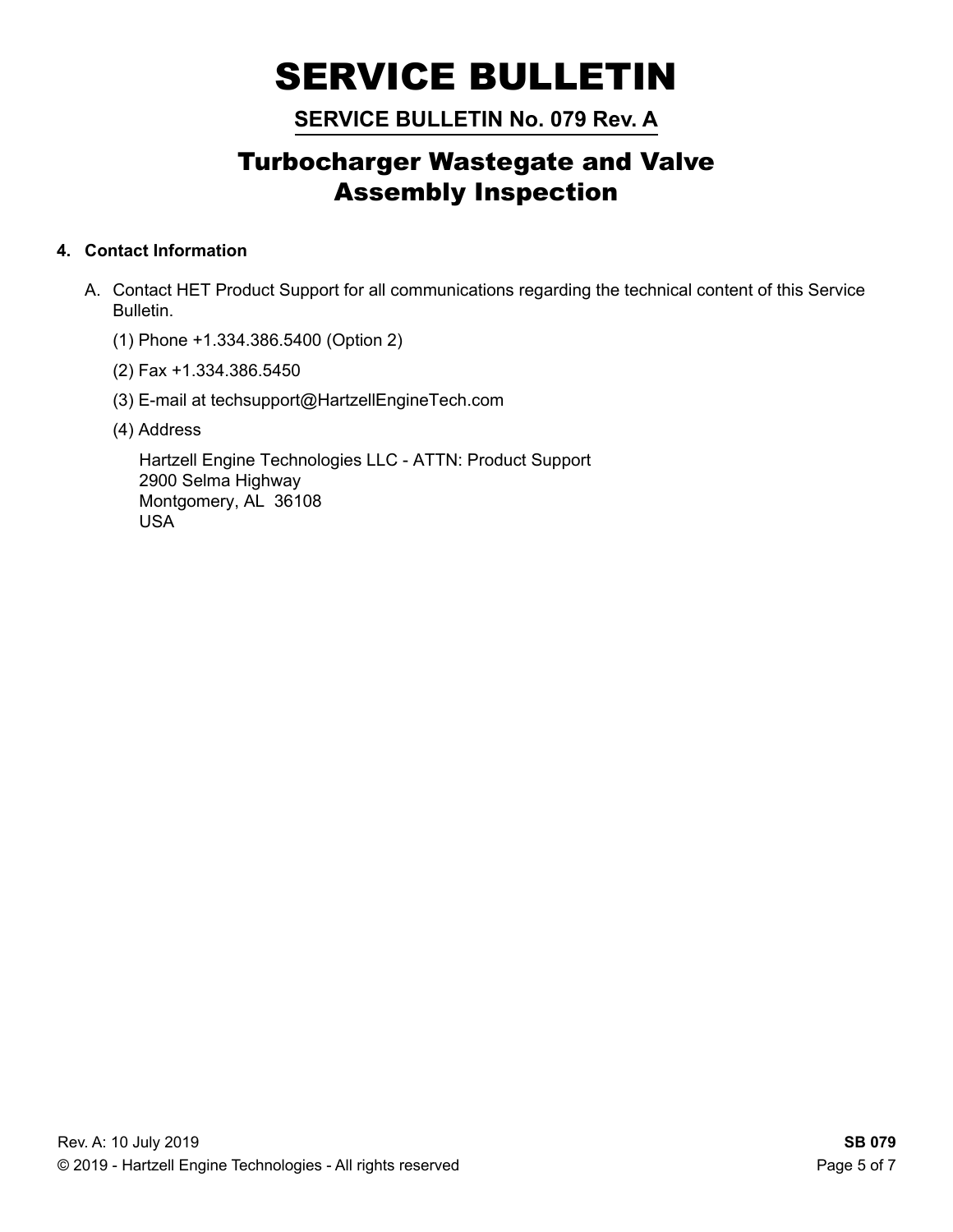**SERVICE BULLETIN No. 079 Rev. A**

## Turbocharger Wastegate and Valve Assembly Inspection

| <b>AeroForce Wastegate</b><br>& Valve Assy. P/N | <b>OE</b><br>P/N        | Aircraft /<br><b>Engine Make</b>    | <b>Aircraft Model</b>  | <b>Engine Model/Series</b>    |  |
|-------------------------------------------------|-------------------------|-------------------------------------|------------------------|-------------------------------|--|
| 470818(-0 -9)003                                | LW-12778<br>LW-12778-85 | <b>CAIGA</b>                        | HO300 Sea Gull         | TIO-540-A2C                   |  |
|                                                 |                         | <b>Piper Aircraft</b>               | PA23-250               | TIO-540-C1A                   |  |
|                                                 |                         | <b>Piper Aircraft</b>               | PA31-310               | TIO-540-A1A, -A2A, -A2B, -A2C |  |
|                                                 |                         | <b>Piper Aircraft</b>               | PA31-350               | (L)TIO-540-J2B(D)             |  |
|                                                 |                         | Tecnam                              | P2012                  | <b>TEO-540-C1A</b>            |  |
| 470818(-0 -9)005                                | LW-10759<br>LW-10759-85 | <b>Beechcraft</b>                   | B60 (73 & UP)          | TIO-541-E1C4                  |  |
|                                                 |                         | Fuji Rockwell<br>Fuji Heavy         | 710                    | TIGO-541-D1B                  |  |
|                                                 |                         | <b>Piper Aircraft</b>               | PA31P                  | <b>TIGO-541-E</b>             |  |
| 470818(-0, -9)010                               | LW-14283<br>LW-14283-85 | Lycoming                            |                        | (L)TIO-540-F2BD               |  |
| 470954(-0, -9)001                               | LW-12960<br>LW-12960-85 | Fuji Rockwell                       |                        | TIO-540-R2AD                  |  |
|                                                 |                         | Fuji Heavy<br><b>Industires Ltd</b> | 700                    |                               |  |
| 470954(-0 -9)003                                | C165006-0601            | Cessna                              | T303                   | (L)TSIO-520-AE                |  |
| 470954(-0, -9)005                               | LW-18861<br>LW-18861-85 | Commander<br>Aircraft Group         | 114TC                  | TIO-540-AG1A                  |  |
|                                                 |                         | Lake Aircraft                       | 250 Renegade           | TIO-540-AA1AD                 |  |
|                                                 |                         | Mooney                              | M20M (TLS)             | TIO-540-AF1A                  |  |
|                                                 |                         | International                       | M20M (TLS) Bravo       | TIO-540-AF1B                  |  |
|                                                 |                         | Cessna                              | T206H                  | TIO-540-AJ1A                  |  |
|                                                 |                         | <b>Piper Aircraft</b>               | PA31P-350              | TIO-540-V2AD                  |  |
|                                                 |                         | <b>SOCATA</b>                       | TB 21 Trinidad         | TIO-540-AB1AD                 |  |
| 470954(-0, -9)007                               | 47E21296                | <b>Piper Aircraft</b>               | PA46-350P              | TIO-540-AE2A                  |  |
| 470954(-0, -9)009                               |                         | <b>Found Aircraft</b><br>Canada     | FBA-2C3T               | TIO-540-AH1A                  |  |
|                                                 | 47J22459<br>47J22459-85 | GippsAero GA<br>8 Airvan Pty Ltd    | GA8-TC                 |                               |  |
|                                                 |                         | <b>Piper Aircraft</b>               | PA32-301T,<br>Saratoga |                               |  |

## **Table 1 - Wastegate & Valve Assy. Aircraft/Engine Effectivity**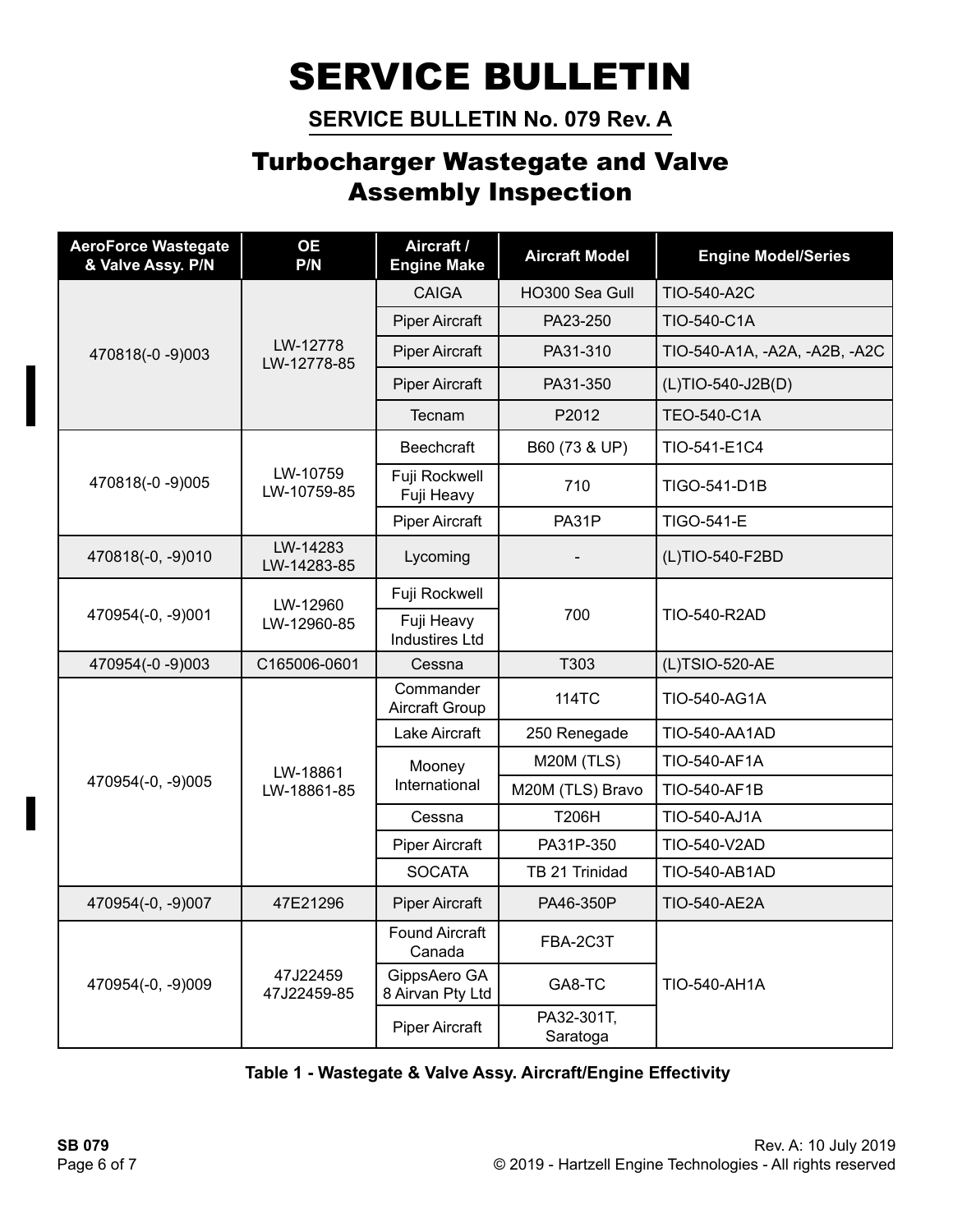**SERVICE BULLETIN No. 079 Rev. A**

## Turbocharger Wastegate and Valve Assembly Inspection

| H-VKN# | H-VKO# | H-VLO# |        | H-WAN#   |       | H-WAO# | H-WBN# | H-WBO# |
|--------|--------|--------|--------|----------|-------|--------|--------|--------|
| 00147  | 00194  | 00055  | 00159  | 00243    | 00006 | 00254  | 00009  | 00020  |
|        | 00195  | 00056  | 00179  | 00244    | 00007 | 00255  | 00010  | 00021  |
|        |        | 00057  | 00180  | 00245    | 00008 | 00256  | 00011  | 00032  |
|        |        | 00058  | 00181  | 00246    | 00009 | 00257  | 00039  | 00033  |
|        |        | 00059  | 00182  | 00247    | 00160 | 00288  | 00040  | 00034  |
|        |        | 00060  | 00239  | 00248    | 00161 | 00289  | 00042  | 00035  |
|        |        |        | 00240  | 00249    | 00162 | 00290  | 00043  | 00036  |
|        |        |        | 00241  | 00250    | 00163 | 00291  | 00165  | 00037  |
|        |        |        | 00242  | 00296    | 00164 | 00292  |        | 00041  |
|        |        |        |        |          | 00251 | 00293  |        |        |
|        |        |        |        |          | 00252 | 00294  |        |        |
|        |        |        |        |          | 00253 | 00295  |        |        |
|        |        |        |        |          |       |        |        |        |
| H-WCN# | H-WCO# | H-WDN# | H-WDO# | $H-WEN#$ |       |        |        |        |
| 00017  | 00021  | 00168  | 00001  | 00004    |       |        |        |        |
| 00018  | 00022  | 00171  | 00002  | 00005    |       |        |        |        |
| 00019  | 00023  | 00172  | 00003  | 00006    |       |        |        |        |
| 00020  | 00073  | 00173  | 00004  | 00010    |       |        |        |        |
| 00084  | 00074  |        | 00005  | 00012    |       |        |        |        |
| 00101  |        |        | 00006  | 00013    |       |        |        |        |
| 00102  |        |        | 00007  | 00014    |       |        |        |        |
| 00132  |        |        | 00174  | 00015    |       |        |        |        |
| 00133  |        |        | 00175  | 00021    |       |        |        |        |
| 00134  |        |        | 00176  | 00023    |       |        |        |        |
|        |        |        | 00177  |          |       |        |        |        |
|        |        |        | 00178  |          |       |        |        |        |
|        |        |        |        |          |       |        |        |        |

**Table 2 - Wastegate & Valve Assy. Serial Number Effectivity**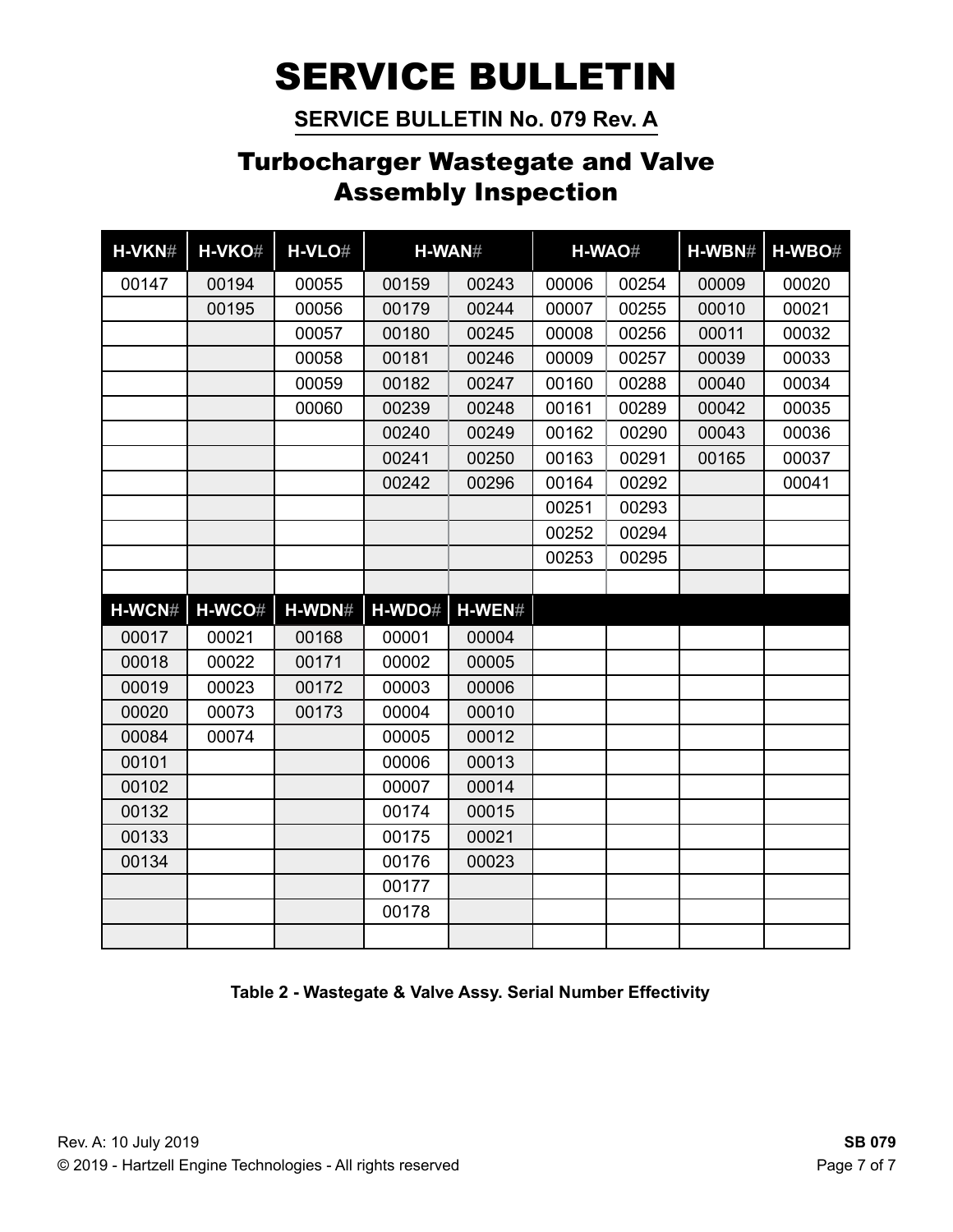# Service Bulletin Appendix

Service Bulletin 079 Rev. A

## Turbocharger Wastegate and Valve Assembly Inspection

### **1. Eligibility:**

- A. AeroForce turbocharger wastegate and valve assemblies P/N 470818-() and 470954-() manufactured by Hartzell Engine Technologies (HET) and shipped between November 05, 2018 and May 15, 2019 are affected by Service Bulletin (SB) 079 Rev. A.
- B. Affected serial numbers are found in Table 2 of SB 079 Rev. A *Wastegate & Valve Assy. Serial Number Effectivity.*

#### **2. Commercial Assistance Program:**

The following will be provided with the submission of a completed SB 079 Rev. A Claim Form, copies of invoices showing breakdown of labor charges and log book entries. **Any commercial assistance or other consideration shall expire twelve (12) calender months from the original published date of SB 079 Rev. New.**

- A. Labor for removal and installation an eligible wastegate and valve assembly will be paid at a shop rate of up to US\$75 per hour, not to exceed hours specified below.
	- (1) Up to 1.0 hour labor allowance for removal and installation of the turbocharger wastegate and valve assembly per affected turbocharger.

#### **3. Commercial Assistance ADMINISTRATION:**

- A. Complete the Service Bulletin 079 Rev. A Claim Form attached to this appendix per wastegate valve assembly affected.
	- (1) Mail, e-mail, or fax the SB 079 Rev. A Claim Form(s) to the attention of Product Support as indicated on the Service Bulletin Claim Form.
- B. Upon receipt of the Service Bulletin Claim Form and affected wastegate and valve assembly, Hartzell Engine Technologies LLC will ship one replacement wastegate and valve assembly to the service provider indicated.
- C. For labor and material charges:
	- (1) Aircraft service facility to submit an invoice up to the amount specified in section 2.A.(1) and copies of logbook entries for reimbursement.

#### **4. WARRANTY STATEMENT:**

- A. The sole warranty for the actions of SB 079 Rev. A is contained in the HET Limited Warranty Policy issued with the purchase of each new/rebuilt turbocharger or piece part (see terms and conditions therein).
- B. Commercial assistance may apply as stated in this Appendix.
- C. Issuance of SB 079 Rev. A in no way constitutes an implied or expressed warranty of any kind.
- D. This publication does not imply or state any responsibility for the workmanship of any person or entity performing work or maintenance on the engine or aircraft turbocharging system.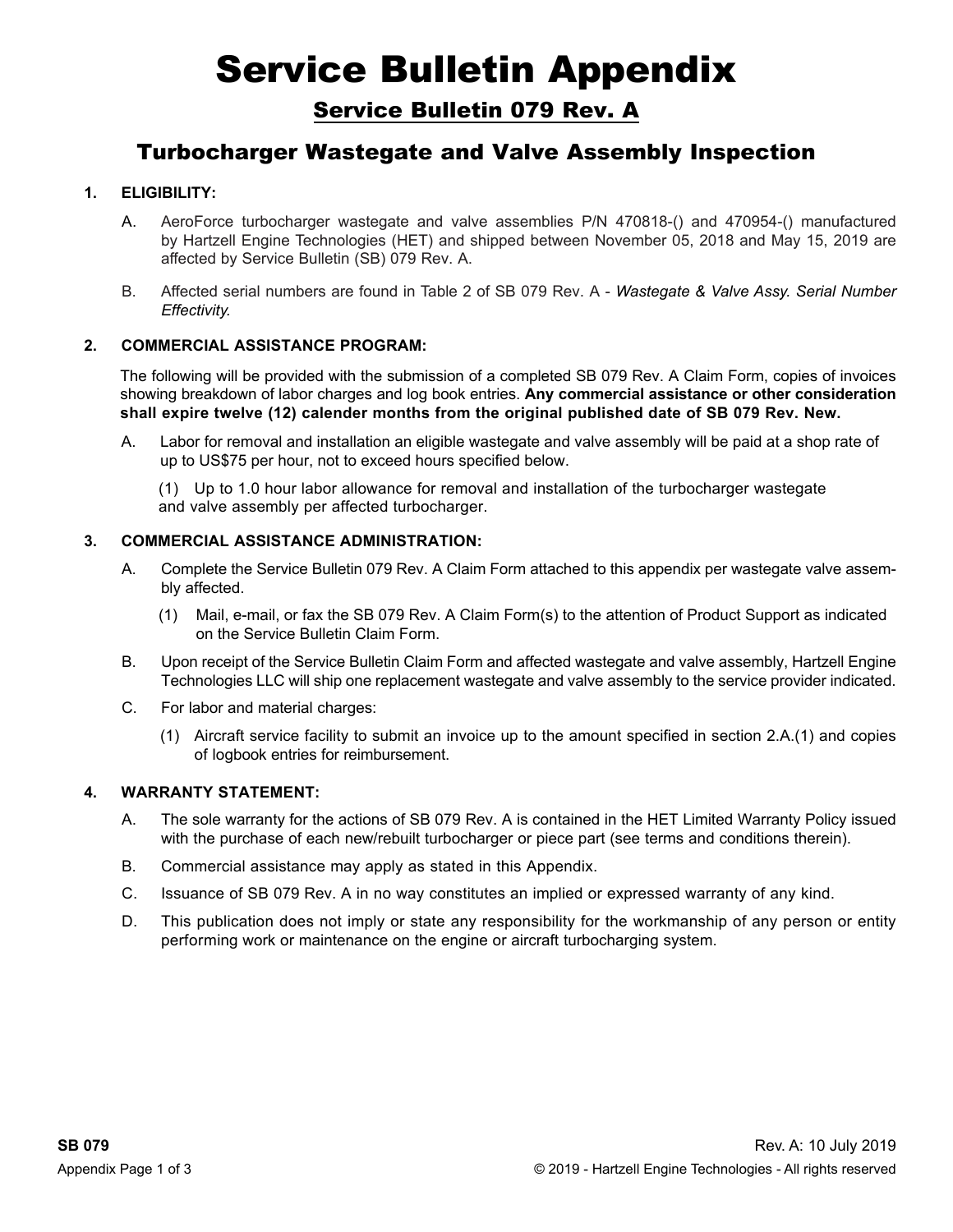# Service Bulletin Appendix

Service Bulletin 079 Rev. A

## Turbocharger Wastegate and Valve Assembly Inspection

### **5. contact information:**

- **A. Contact HET Product Support for all communications regarding the technical content of this Service Bulletin.** 
	- (1) Phone +1.334.386.5441
	- (2) Fax +1.334.386.5410.
	- (3) E-mail at techsupport@HartzellEngineTech.com.
	- (4) Address

Hartzell Engine Technologies LLC 2900 Selma Highway Montgomery, AL 36108, USA.

#### 6. Shipping information:

If a turbocharger wastegate and valve assembly is being returned, the part must be securely packaged so damage will not occur in shipping. A copy of the properly completed SB 079 Rav. A Claim Form for each affected part must be placed inside the shipping container. All parts must be received undamaged. Next day shipping of eligible product to HET will be reimbursed.

Ship To: Hartzell Engine Technologies LLC 2900 Selma Highway Montgomery, AL 36108, USA.

Attn: PRODUCT SUPPORT DEPT / SB 079 Rev. A